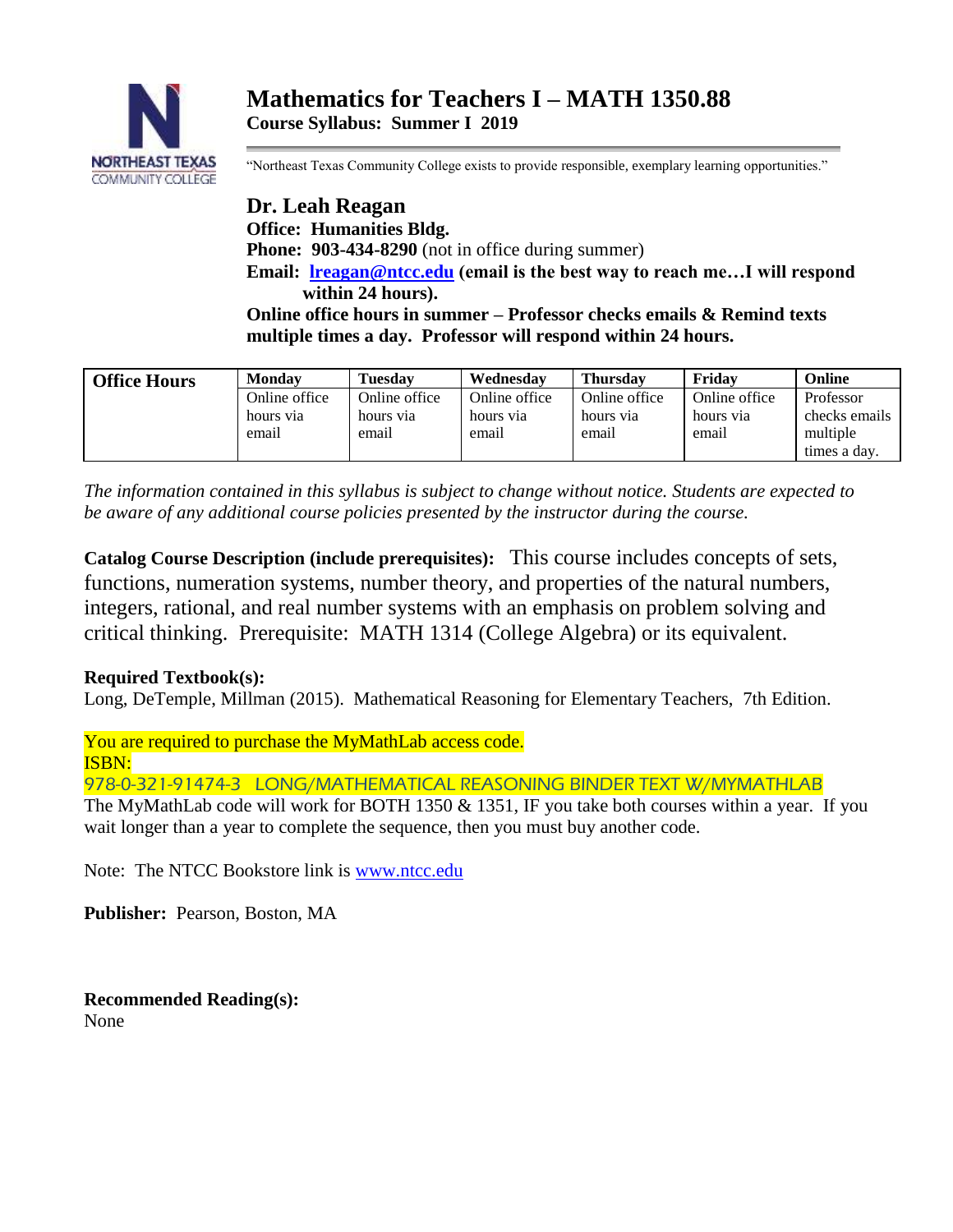#### **Student Learning Outcomes:**

Upon successful completion of this course, students will

The student will be able to:

**1350.1** Systematically solve problems using various strategies.

- **1350.2** Perform and model addition, subtraction, multiplication, and division on sets, subsets, and various number sets.
- **1350.3** Explore patterns and sequences as inductive and intuitive methods for problem solving.

**1350.4** Apply and use properties of the real number system.

**1350.5** Solve applications using fractions, decimals, percents, ratios, and proportions.

# **SCANS Skills:**

 $N/A$ 

#### **Lectures and Discussions:**

Since this is an online class, students must be self-motivated to keep up with the due dates, turn in assignments ON TIME, and take Exams as scheduled. Students need to check their email accounts and Remind 101 texts daily AND log in to MyMathLab to make sure they receive all communications from the professor. The professor will mainly use the Remind 101 group texting to communicate with the class.

## **Evaluation/Grading Policy:**

Three major 100 point examinations will be given, which will count for 50% of your total grade. If an exam is missed or failed, the highest possible make-up grade is a 70 (with instructor notification prior to the exam missed). The  $2<sup>nd</sup>$  exam and the Final Exam must be proctored.

The average of a series of homework assignments will be worth 30% of the total grade (all homework is on MyMathLab. All homework due dates are posted on MyMathLab. Homework is due on the due date…no exceptions.

A comprehensive final examination will contribute 20% to the final grade. See below.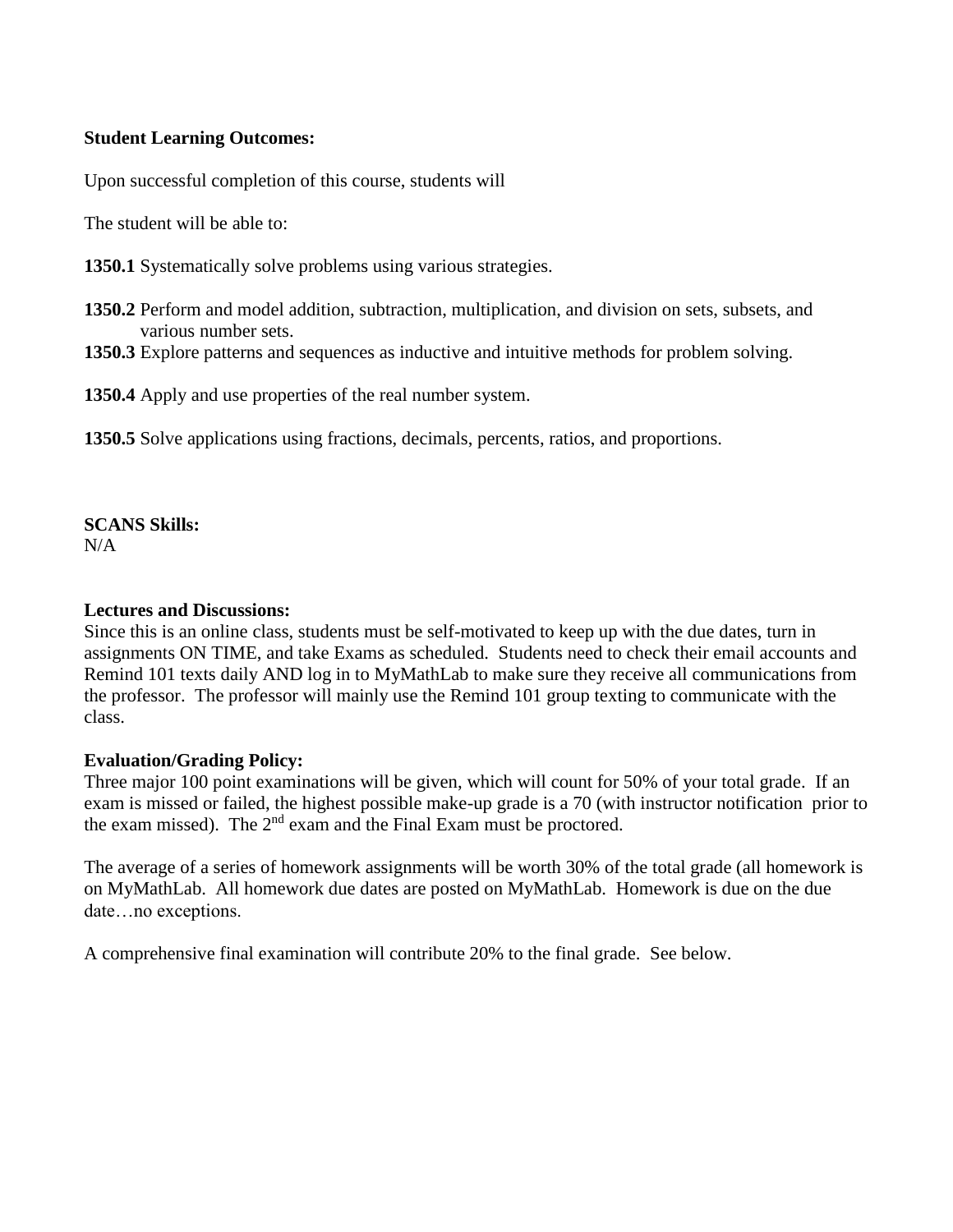## **Tests/Exams:**

| 3 Exams                        |              | 50%  |
|--------------------------------|--------------|------|
| Final Exam                     | 20%          |      |
| Online Assignments (MyMathLab) | 30%          |      |
|                                |              |      |
|                                | <b>TOTAL</b> | 100% |
| "A"                            | 90%          |      |
| "B"                            | 80%          |      |
|                                |              |      |
| "C"                            | 70%          |      |
| "D"                            | 60%          |      |

"F" Below 60%

All problems assigned to each section are located in the Homework tab in MyMathLab. Dates for each section are located in your MyMathLab Calendar and below.

- 1.1 An Introduction to Problem Solving
- 1.2 Polya's Problem-Solving Principles
- 1.3 More Problem-Solving Strategies
- 1.4 Algebra as a Problem-Solving Strategy
- 1.5 Additional Problem-Solving Strategies
- 1.6 Reasoning Mathematically
- 2.1 Sets and Operations on Sets
- 2.2 Sets, Counting, and the Whole Numbers
- 2.3 Addition and Subtraction of Whole Numbers
- 2.4 Multiplication and Division of Whole Numbers

## EXAM #1 open June  $18<sup>th</sup> - 19<sup>th</sup>$  (Chapters 1 & 2)

- 3.2 Algorithms for Adding and Subtracting Whole Numbers
- 3.3 Algorithms for Multiplication and Division of Whole Numbers
- 3.4 Mental Arithmetic and Estimation
- 4.1 Divisibility of Natural Numbers
- 4.2 Tests for Divisibility
- 4.3 Greatest Common Divisors and Least Common Multiples
- 5.1 Representation of Integers
- 5.2 Addition and Subtraction of Integers
- 5.3 Multiplication and Division of Integers

## EXAM #2 open June  $29<sup>th</sup> - 30<sup>th</sup>$  (Chapters 3, 4, & 5)

- 6.1 The Basic Concepts of Fractions and Rational Numbers
- 6.2 Addition and Subtraction of Fractions
- 6.3 Multiplication and Division of Fractions
- 7.1 Decimals and Real Numbers
- 7.2 Computations with Decimals
- 7.3 Proportional Reasoning
- 7.4 Percent

EXAM #3 open July  $6 - 7$  (Chapters 6 & 7)

COMPREHENSIVE FINAL EXAM open July  $10^{th}$  – July  $11^{th}$  (Over all chapters)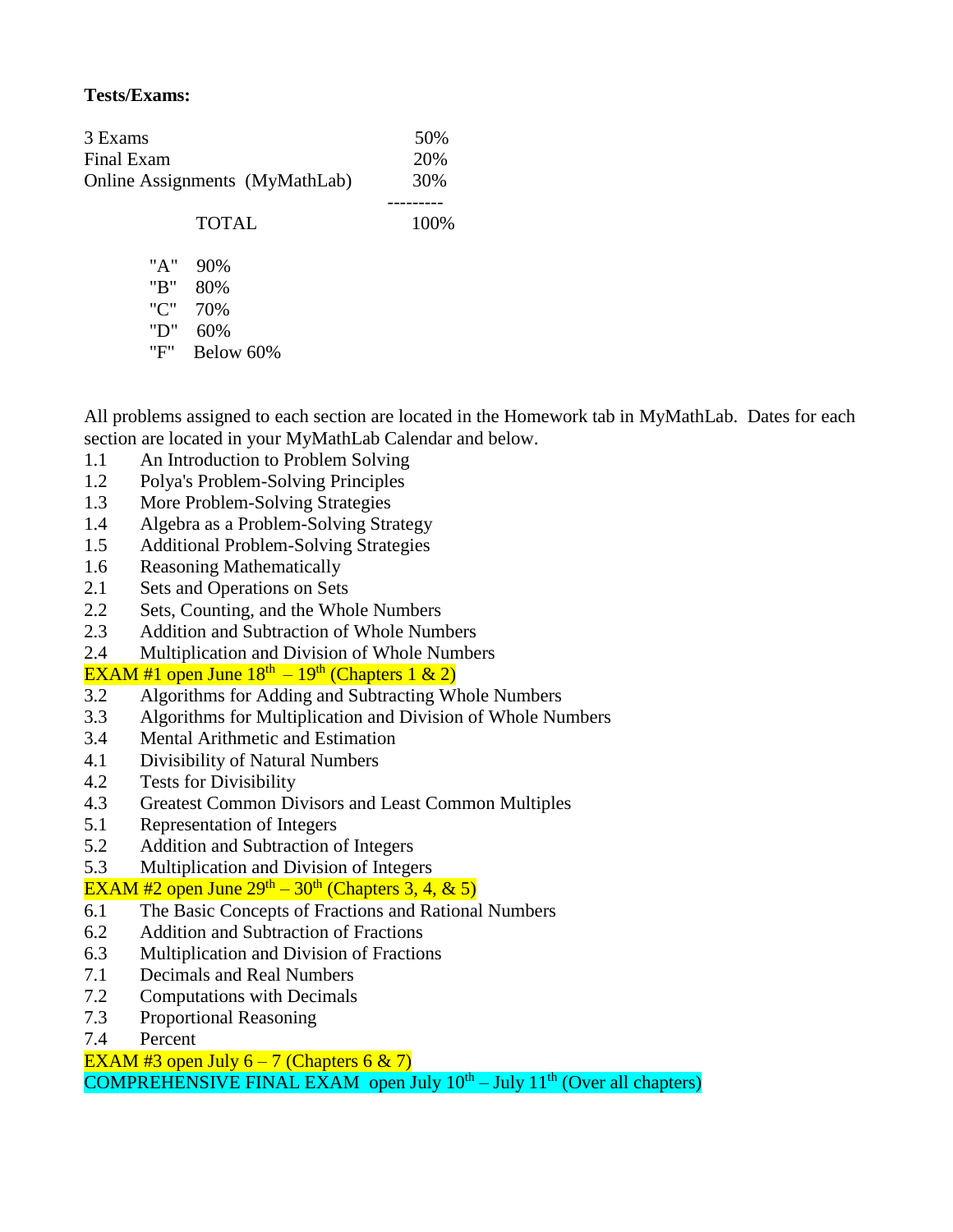#### **Other Course Requirements**

Students should have a computer that is Internet accessible, and they should have the ability to navigate through a website, use a chat room, post remarks to a discussion board, and email.

#### **Student Responsibilities/Expectations:**

Attendance:

Students are expected to check in to the class often (**DAILY IN THE SUMMER**) on Blackboard and MyMathLab to find the assignments and communications from the instructor. Since this is an online class, students must be self-motivated to keep up with the due dates, turn in assignments ON TIME, and take Exams as scheduled.

Students in the online section of this class must submit weekly assignments on the due dates to remain enrolled in the class. The professor reserves the right to administratively drop a student who goes beyond two weeks in turning in online assignments unless the instructor is notified and given a valid reason for late assignments.

## **NTCC Academic Honesty Statement:**

"Students are expected to complete course work in an honest manner, using their intellects and resources designated as allowable by the course instructor. Students are responsible for addressing questions about allowable resources with the course instructor. NTCC upholds the highest standards of academic integrity. This course will follow the NTCC Academic Honesty policy stated in the Student Handbook."

### **Academic Ethics**

The college expects all students to engage in academic pursuits in a manner that is beyond reproach. Students are expected to maintain complete honesty and integrity in their academic pursuit. Academic dishonesty such as cheating, plagiarism, and collusion is unacceptable and may result in disciplinary action. Refer to the student handbook for more information on this subject.

## **ADA Statement:**

It is the policy of NTCC to provide reasonable accommodations for qualified individuals who are students with disabilities. This College will adhere to all applicable federal, state, and local laws, regulations, and guidelines with respect to providing reasonable accommodations as required to afford equal educational opportunity. It is the student's responsibility to request accommodations. An appointment can be made with Shannin Garrett, Academic Advisor/Coordinator of Special Populations located in the College Connection. She can be reached at 903-434-8218. For more information and to obtain a copy of the Request for Accommodations, please refer to the [NTCC website -](http://www.ntcc.edu/index.php?module=Pagesetter&func=viewpub&tid=111&pid=1) Special [Populations.](http://www.ntcc.edu/index.php?module=Pagesetter&func=viewpub&tid=111&pid=1)

## **Family Educational Rights And Privacy Act** (**FERPA**):

The Family Educational Rights and Privacy Act (FERPA) is a federal law that protects the privacy of student education records. The law applies to all schools that receive funds under an applicable program of the U.S. Department of Education. FERPA gives parents certain rights with respect to their children's educational records. These rights transfer to the student when he or she attends a school beyond the high school level. Students to whom the rights have transferred are considered "eligible students." In essence, a parent has no legal right to obtain information concerning the child's college records without the written consent of the student. In compliance with FERPA, information classified as "directory